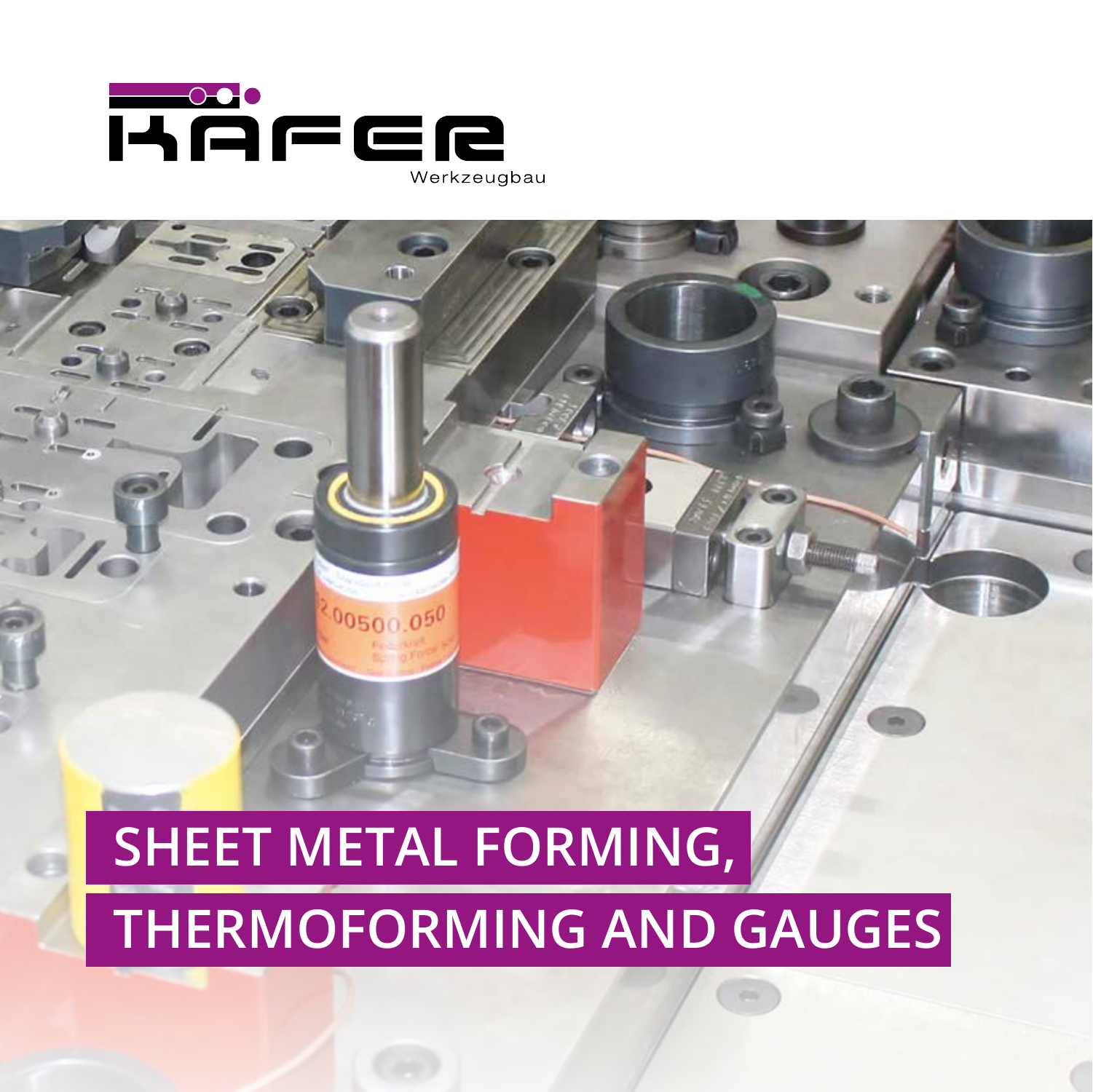## **COMPANY PROFILE**

Founded in 1995, Kaefer Werkzeugbau GmbH is basing its business on the mechanical perfection for complex and high value precision tools. Besides tradition we have increased our competence to modern industrial production engineering, a competent technical sales organization and strategic business management. Our employees who are highly engaged and drive the daily change process are guaranteeing our success. Ongoing innovation is one of our core targets.

### **OUR CUSTOMERS**

Our product portfolio includes development, construction, manufacturing and sales of stamping, progressive and transfer tools, serial handling as well as thermoforming and gauges. Our customers are trusting us since many years. The reasons are not only our precise work and efficient implementation but the trustful basis on which we justify our partnerships.

### **BRANCHES**

- » Automotive industry
- » Renewable energies
- » Packaging industry
- » Furniture industry
- » Electrical industry
- » Appliances and plant constructions

### **YOUR REQUIREMENTS**

- » You have a demand for transfer-, progressive-, insertion- and/or multi-staged tool.
- » The thickness of the metal sheets needed is 0.3 to 5 mm.
- » The requirements of your tooling equipment ranges between 60 400 strokes per minute.
- » You need a high repeat accuracy tolerances of +/- 3- 5 µm.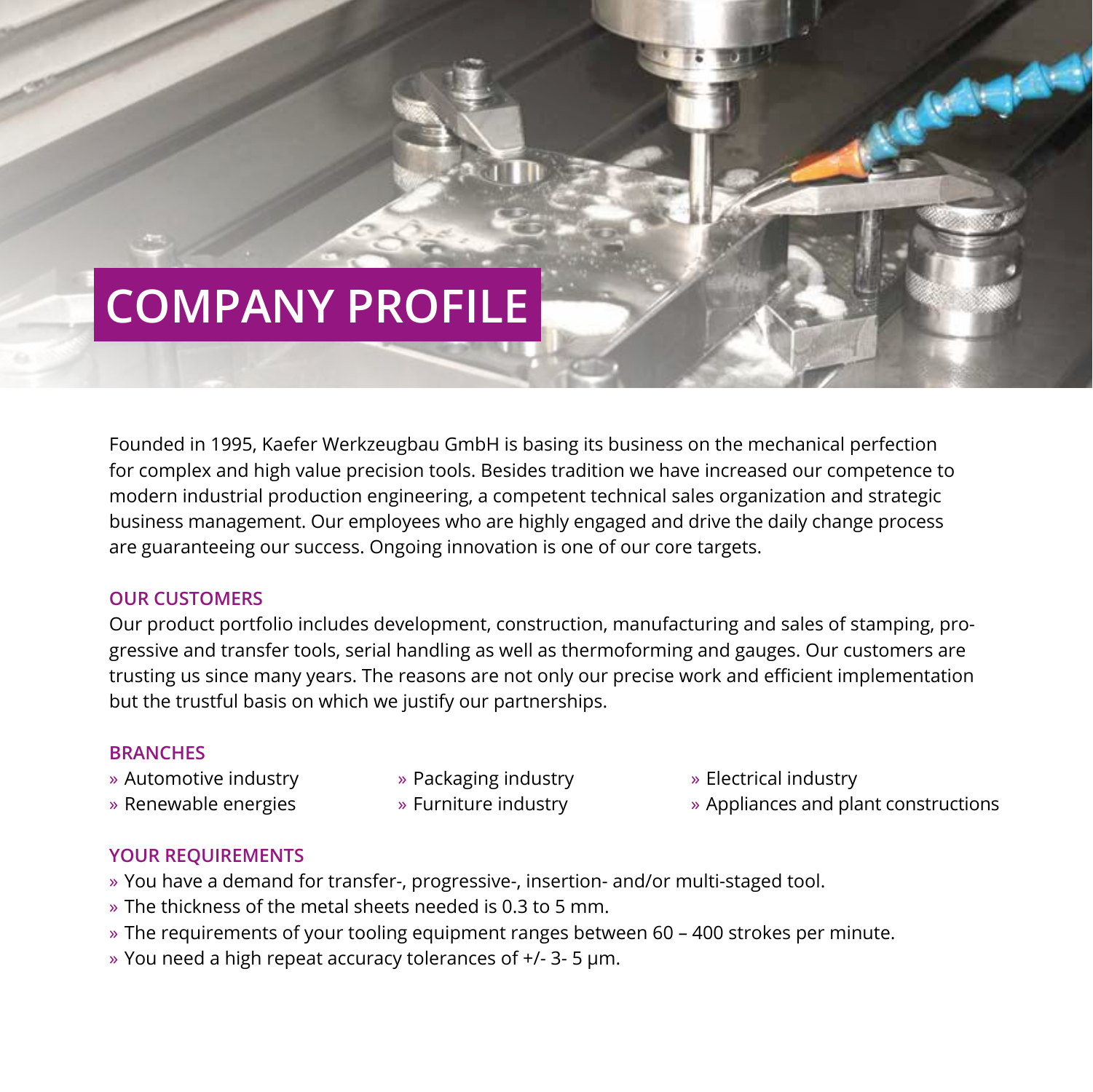## **OUR SERVICES**

#### **PROGRESSIVE TOOLS**

- » High smooth-cut-share (min of 70 80%)
- » Integrierter Reinigungsprozess
- » Active temperature regulation in the tool
- » Tool design made for servo presses
- » Punch heads for injection elements, thread molding

### **TRANSFER TOOLS**

- » Tool design made on servo presses with simulation feasibilities to optimize processes
- » Manufacturing up to a tool size of 3 m
- » Complex 3-D forms
- » Stage press tools
- » Insertion tools
- » Prototype tools
- » Thermoforming tools
- » Control & Checking gauges
- » Fixtures
- » Wage labor

### **KÄFER TOOL MAKING – MORE THAN PURE TECHNIC.**

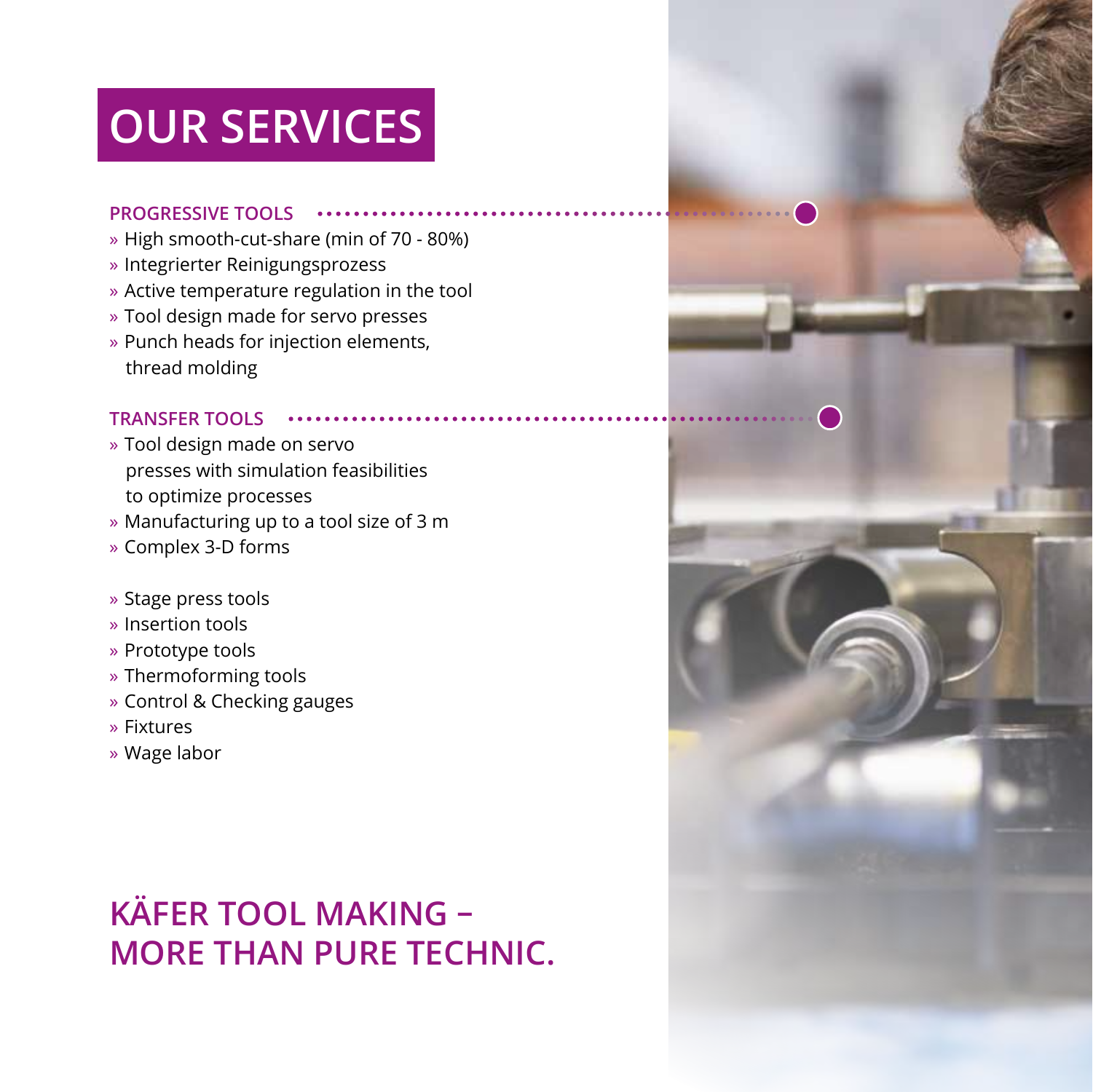## **WE OFFER YOU**

### **TECHNICAL COMPETENCE RELATED TO TOOLS**

- » Individual solutions, starting from the idea of the product to the development, construction and manufacturing up until mass production
- » Ideal selection of the active component materials in the tool to increase of life
- » Change management
- » Optimization / service / maintenance / repairs

### **QUALITY**

- » Adherence to schedules
- » Total Quality Management (DIN EN ISO 9001:2008)
- » Made in Germany

### **EMPLOYEES**

- » Continued customer service with a dedicated contact – if you like on site at your facility
- » Highly motivated employees with long lasting technical know-how and qualifications

### **TECHNICAL PROCESS COMPETENCE**

- » Active support to reduce cost in different manufacturing processes
- » Exact process planning and utilization of the economic and creative potential
- » Cooperation with scientific organizations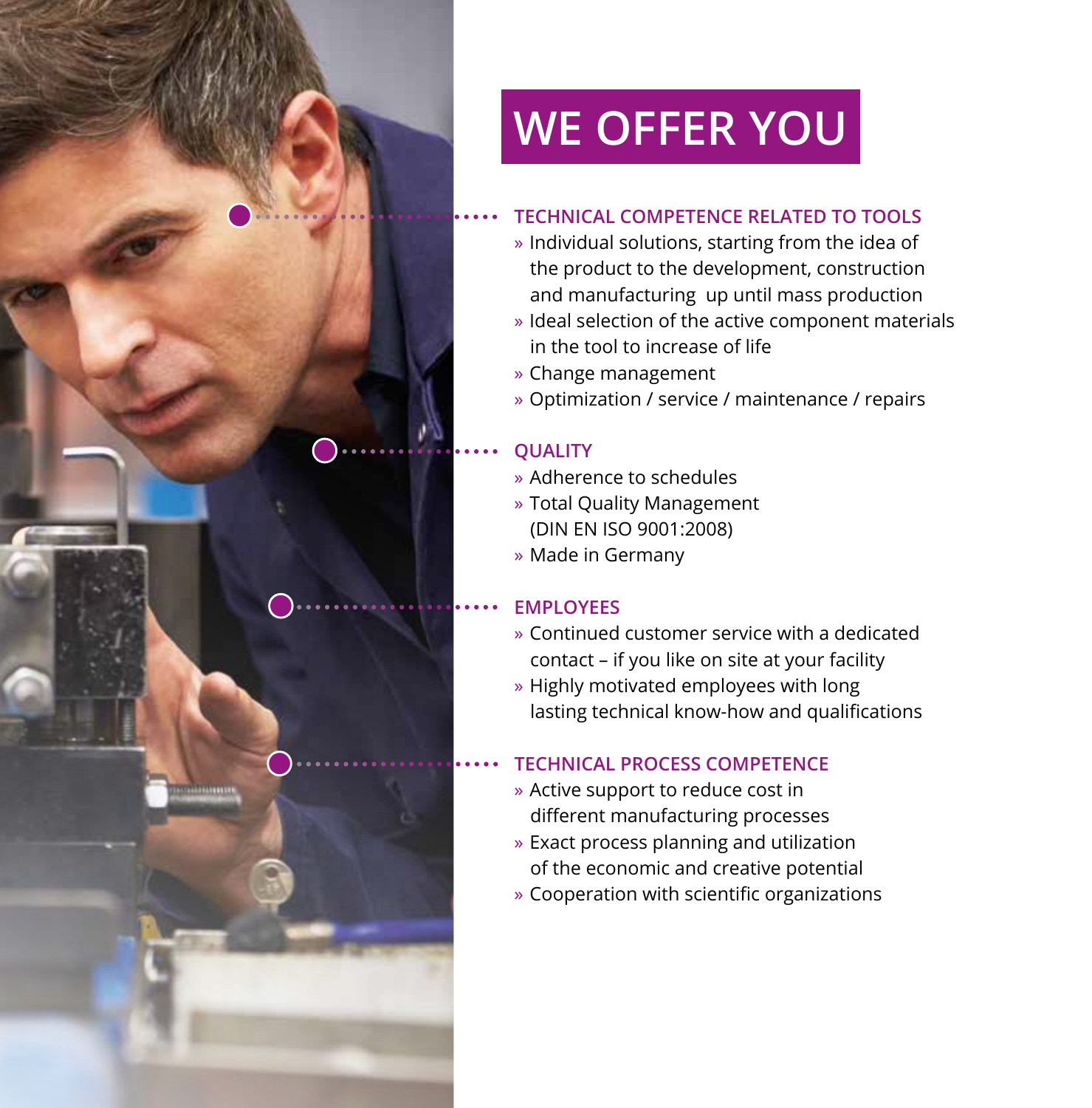## **CONFIGURATION**

### **TOOL DESIGN / PROCESS PLANNING**

2x VISI 3D CAD Workstation with Blank TopSolid'Design Pro VISI PEPS WIRE Edge-CAM 3D

| <b>MILLING</b>                      | travels in mm | X     | Y               | Z     |
|-------------------------------------|---------------|-------|-----------------|-------|
| Oerlikon MT 4 V with FIDIA CNC 11   |               | 3.000 | 1.400           | 1.200 |
| Mazak VTC-2003                      |               | 1.120 | 540             | 510   |
| 2x Mazak VC NEXUS 510 C             |               | 1.050 | 510             | 510   |
| <b>COORDINATE GRINDING</b>          |               |       |                 |       |
| Hauser Sip S50 ADCOS CNC-800        |               | 900   | 450             | 180   |
| <b>FLAT GRINDING</b>                |               |       |                 |       |
| <b>ELB 1200</b>                     |               | 1.200 | 600             | 400   |
| ELB Gerh.-Amb. 4/2VAII              |               | 500   | 375             | 375   |
| Perfekt PFG-3060 AH                 |               | 600   | 320             | 300   |
| Jung HF 50                          |               | 530   | 250             | 230   |
| <b>CIRCULAR GRINDING</b>            |               |       |                 |       |
| Karstens external and internal      |               | 1.000 | max.Drm. 310 mm |       |
| <b>TURNING</b>                      |               |       |                 |       |
| Weiler E35/D1                       |               | 950   | max.Drm. 410 mm |       |
| <b>WIRE CUTTING</b>                 |               |       |                 |       |
| AGIE CUT 3000 S with max. 30°-Konik |               | 500   | 350             | 256   |
| AGIE CHALLENGE 2 e Cut              |               | 350   | 250             | 256   |
| <b>DIE SINKING</b>                  |               |       |                 |       |
| AGIE - Mondo 20 with 60 A Generator |               | 300   | 250             | 250   |